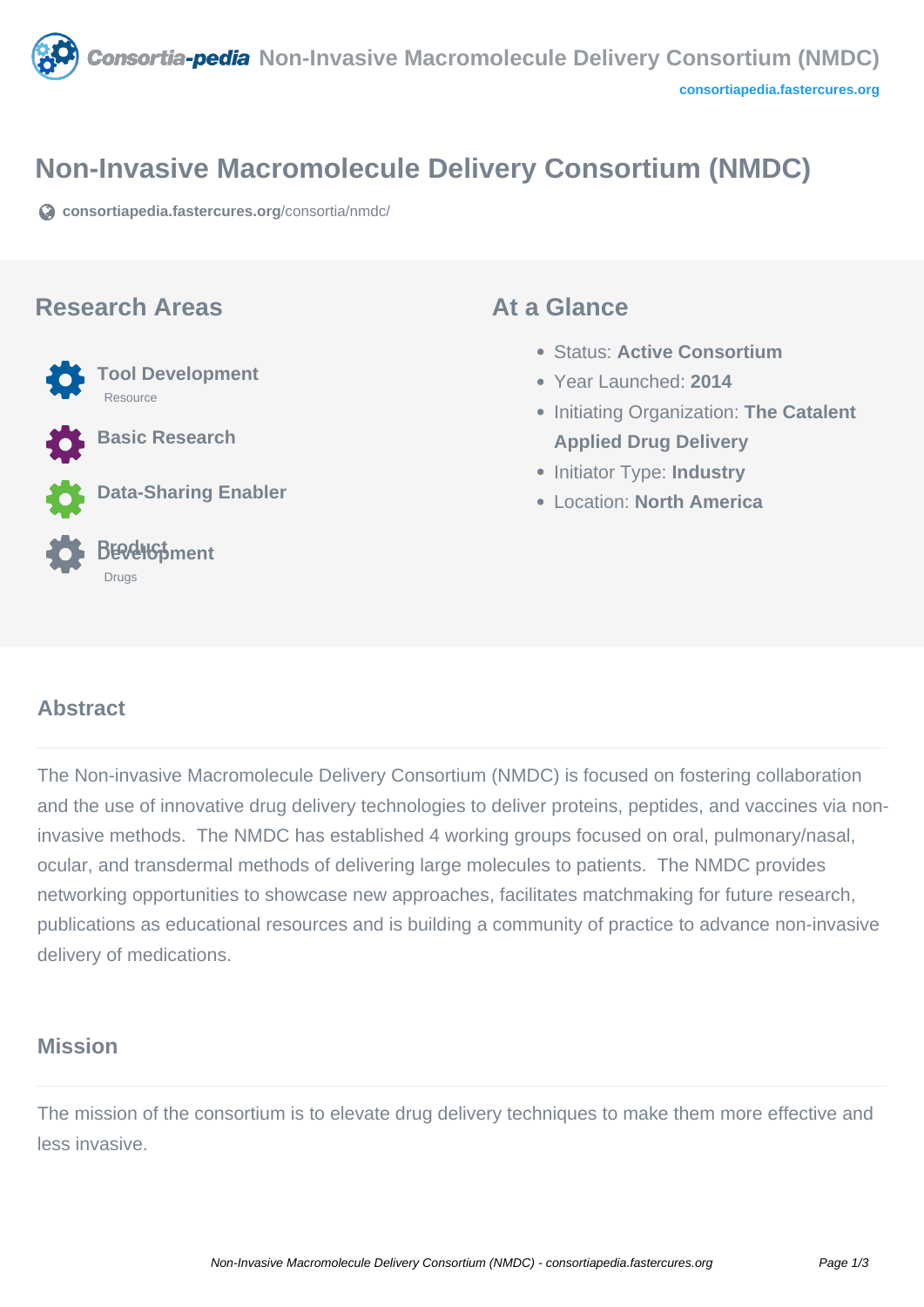

### **Structure & Governance**

The Catalent Applied Drug Delivery Institute (CADDI) established the NMDC.

# **Financing**

The consortium is funded by the CADDI

## **Impact/Accomplishment**

The Catalent Institute's NMDC was selected as 1 of 30 organizations to present during the Innovator Presentations at the Partnering for Cures conference held in NYC on 11/17/14: http://www.partneringforcures.org/program/agenda/view/5359

 The NMDC was invited to participate in the program of the Drug Delivery Partnerships conference taking place on January 29-30, 2015 in Boca Raton, FL.

 The Ocular Working Group has been identifying gaps in the current guidance with various regulatory bodies.

We are currently working to identify collaborative research projects for funding/grant submission to address non-invasive delivery solutions for vaccines.

## **Links/Social Media Feed**

Homepage http://www.drugdeliveryinstitute.com/nmdc/